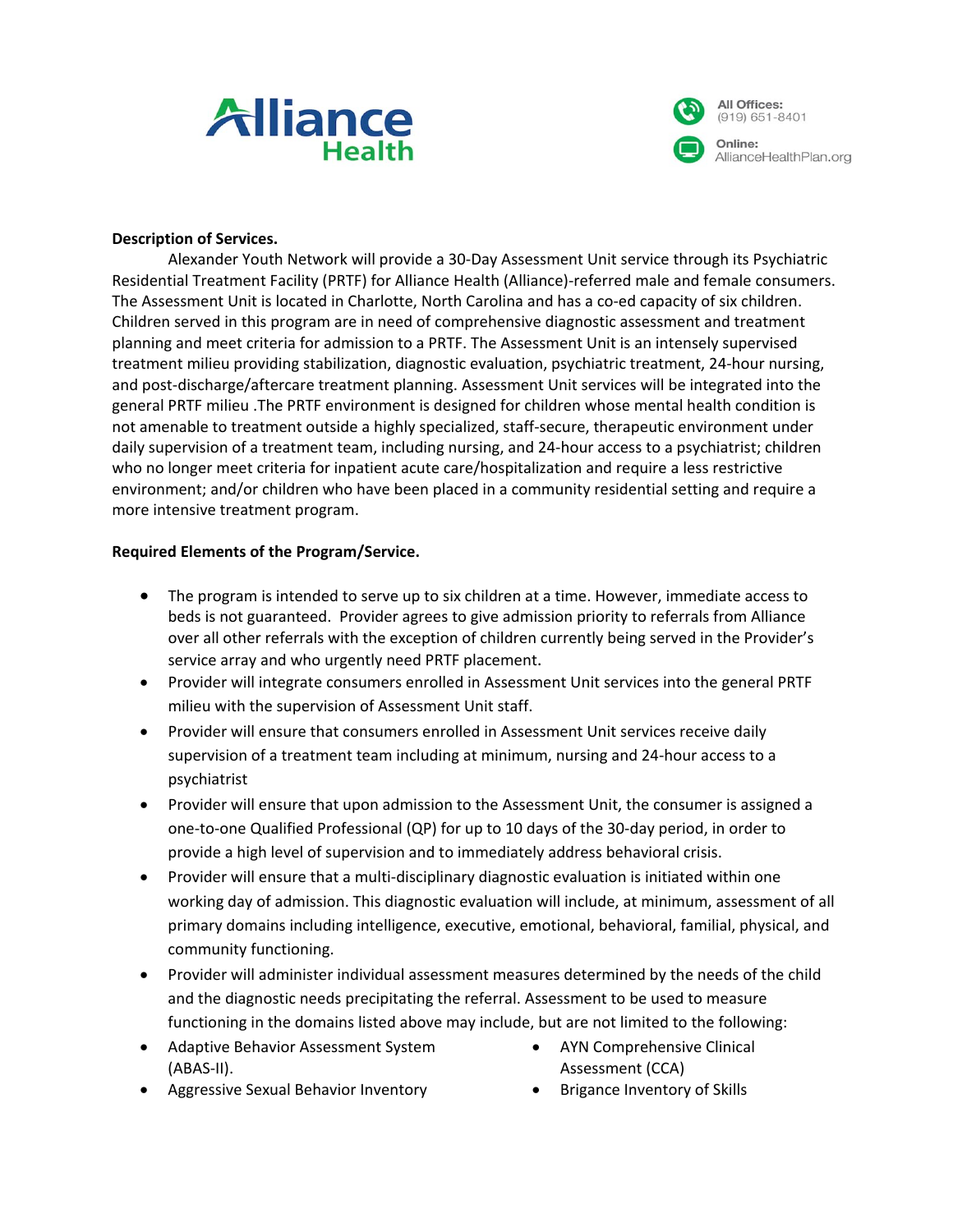



All Offices:  $(919) 651 - 8401$ 

Online: AllianceHealthPlan.org

- Brown ADHD Scales
- Child Behavioral Check List
- Children's Depression Inventory
- Gillingham Autism Screener
- iReady Diagnostic
- Milieu Observation
- Millon Pre-Adolescent Clinical Inventory (M-PACI)
- Minnesota Multiphasic Personality Inventory (MMPI)
- Neurosequential Model of Therapeutics Functional Metric
- Parental Stress Index
- Psychiatric Assessment
- Psychosexual evaluations
- Revised Children's Anxiety and Depression Scale
- The Wechsler Intelligence Scales
- UCLA Child/Adolescent PTSD Reaction Index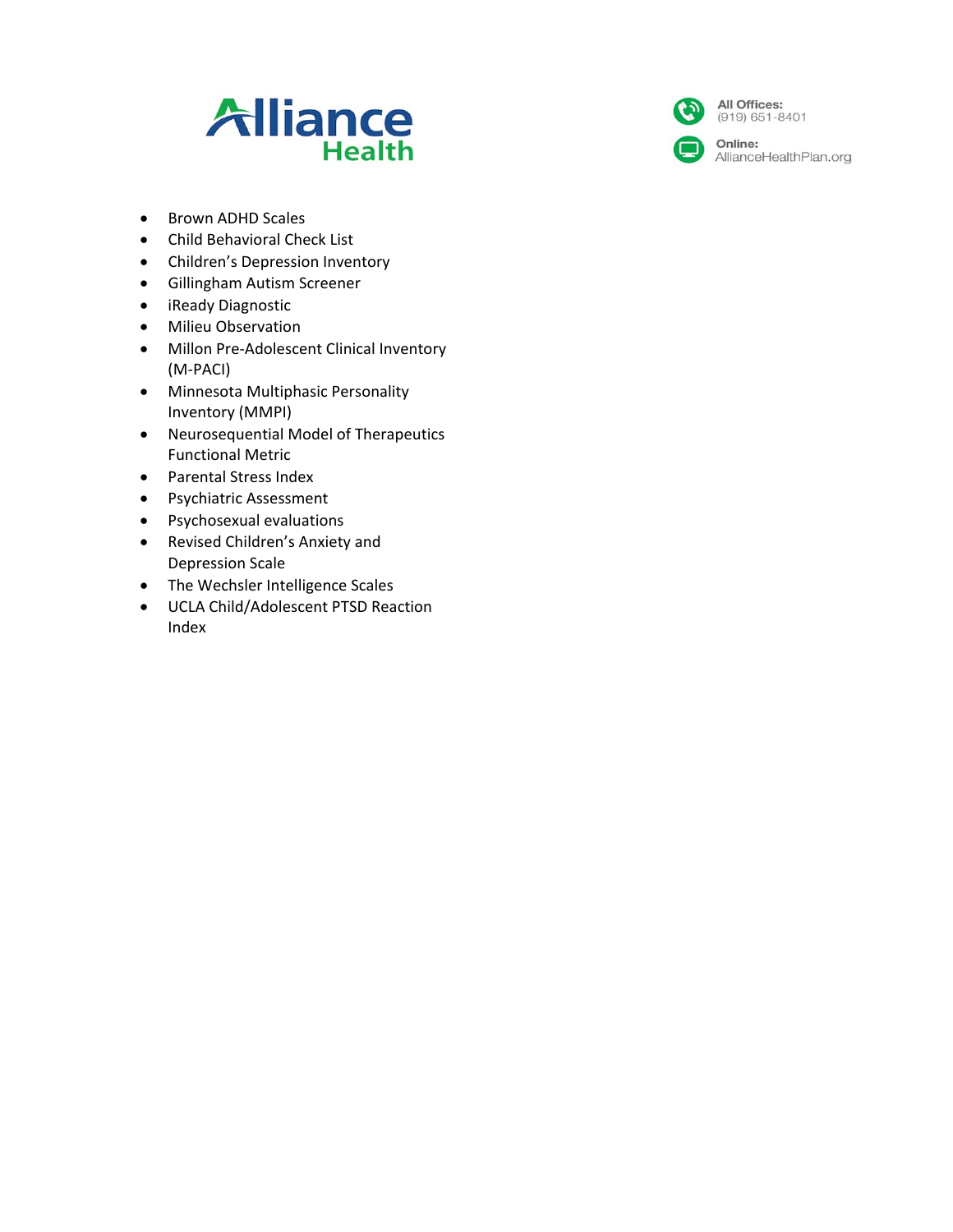



- Specialized assessments such neuropsychological testing, genetic testing, sleep studies and other medical tests, may be arranged, but are not considered an element of the core evaluation and may be billed separately.
- Provider will ensure that the results of the multidisciplinary assessment are contained in a standard, comprehensive, narrative report form and/or using the NMT Functional Assessment Metric.
- Upon completion of all assessments the Discharge Planner/Case Manager, in conjunction with Alliance Health's assigned Care Coordinator, will conduct a Child and Family Treatment Team meeting to discuss findings and recommendations. During this meeting a Discharge Plan outlining recommended treatment services and resources will be developed included proposed discharge date, agreed upon treatment services/providers for referral and plan for linkage to other resources if applicable.
- Provider will ensure that consumers are discharged to the recommended treatment environment, and that services are in place prior to discharge. This includes completion of referral documentation, verifying authorization and acceptance into treatment services, as well as linkage to needed resources identified in the Discharge Plan.
- As part of the Discharge Plan, provider will complete a Discharge Summary including the date of discharge, time of discharge, and the name, address, telephone number, and relationship of the person or agency to whom the child was discharged, a summary of services provided during care, needs which remain to be met, and plans for the services needed to meet these needs.
- Within 21 calendar days of discharge, Assessment Services staff will conduct at minimum 1 documented post-discharge contact with the family/guardian, to determine how the consumer is progressing in his or her discharge setting. Documentation of this contact will include, at minimum a report of treatment engagement and/or barriers to treatment engagement.
	- $\circ$  If barriers to treatment are noted and/or there are needs with which the family or consumer requires assistance, that have arisen since the consumer's discharge, staff will coordinate with the family and area service providers to assist the consumer and family in meeting their treatment needs. These can include but are not limited to assistance or linkage with treatment, educational, housing, or other resources.

# **Staffing**

- Alexander will staff its 30-Day Assessment Unit in accordance with service definition requirements for PRTF and with the addition of the following:
	- o Licensed Psychologist or Licensed Psychologist Associate
	- o Dedicated Qualified Professional
	- o Case Manager/Discharge Coordinator

Home Office: 5200 West Paramount Parkway, Suite 200, Morrisville, NC 27560 Cumberland Office: 711 Executive Place, Fayetteville, NC 28305 Johnston Office: 521 N. Brightleaf Boulevard, Smithfield, NC 27577 Mecklenburg Office: 3205 Freedom Drive, Suite 1800, Charlotte, NC 28208

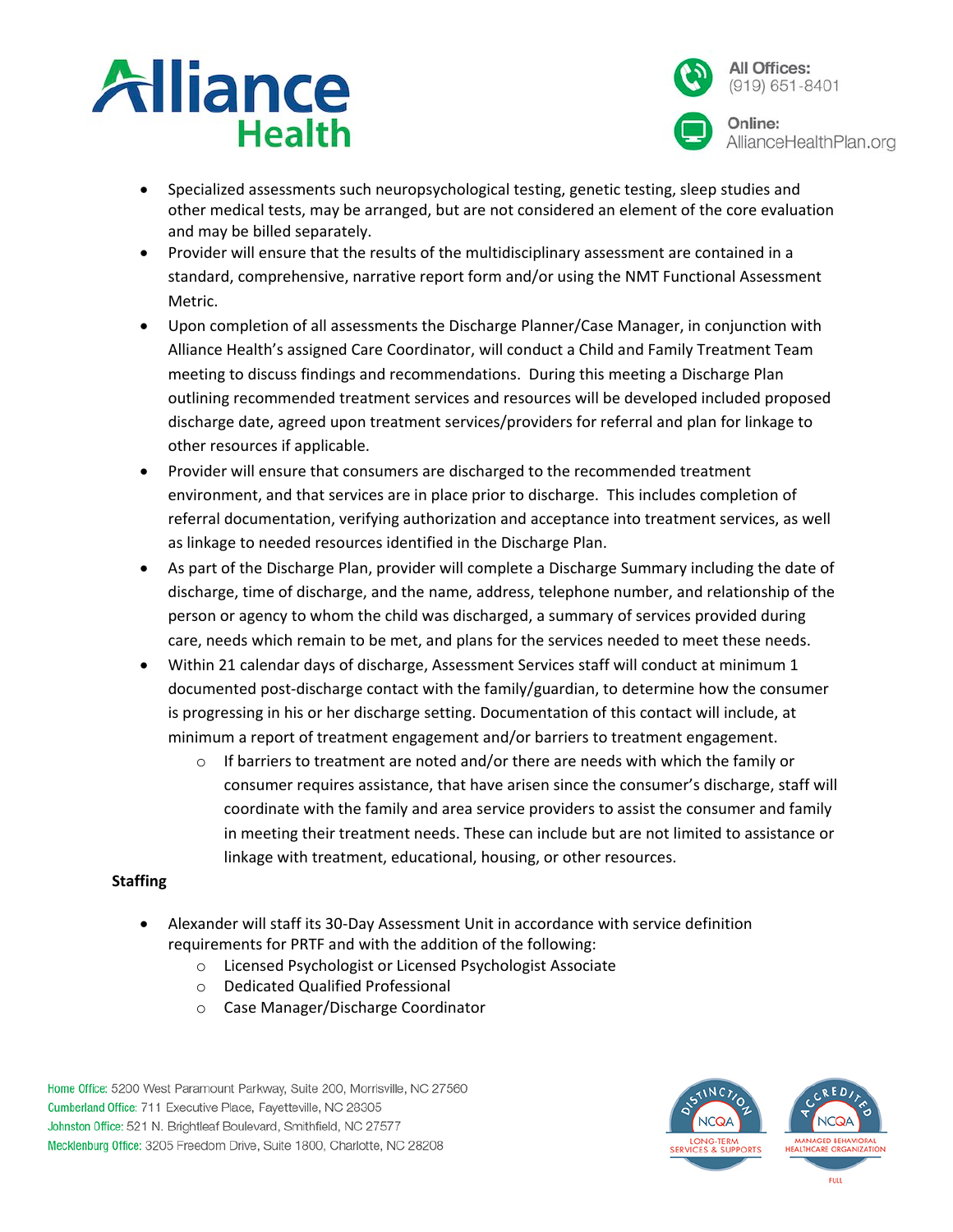## **Target Population and Eligibility Criteria.**

Male and female consumers referred by Alliance Health. The Assessment Unit is located in Charlotte, North Carolina and has a co-ed capacity of six children. Children served in this program are in need of comprehensive diagnostic assessment and treatment planning and meet criteria for admission to a PRTF.

## **Discharge Criteria.**

- Consumer meets discharge criteria cited in NC DMA Clinical Coverage Policy 8D-1 **AND/OR**
- Youth is stable and appropriate for discharge.
- All diagnostic evaluations and assessments have been completed, Child and Family Team was convened to review findings and recommendations, and the Discharge Plan has been executed.
- The appropriate discharge service has been authorized and the youth has been accepted into treatment services.
- For youth being discharged home to community-based treatment services:
	- $\circ$  A discharge plan with follow-up appointments and an appropriate living arrangement is in place; and the first follow-up appointment will take place within 7 calendar days of discharge.
	- $\circ$  Support systems (which allow the youth to be maintained in a less restrictive intensity of service) have been secured and established.
- The family request discharge and the youth is not imminently dangerous to self or others; or the youth requires inpatient hospitalization.

## **Required Outcomes.**

- 80% of admissions will have completed all evaluation and assessments and meet all elements stated above during the 30-day time frame.
- 80% of youth are linked and discharged to the appropriate treatment services as identified in the Discharge Plan.

## **Reporting Requirements.**

Beginning immediately, Provider shall be expected to submit all data necessary to calculate each of the above listed outcomes (and/or data tracking spreadsheet created in partnership with Alliance) to Alliance Provider Network Development and Evaluation via electronic report to: PNDPROVIDERREPORTS@ALLIANCEBHC.ORG. Provider shall include in the subject line of electronic submission the name of the Provider and the specific program for which data is being submitted. All data is due no later than the 10th of the month following the provided service (July Data: August 10th, August Data: September 10th, etc.).

Provider shall be prepared to provide additional data, reports, and data analysis, within a timely manner, upon request. Alliance shall obtain data from triage/screening, approved authorizations, claims, NC-TOPPS, survey results, provider reports and other means to verify fidelity, efficacy, quality, and satisfaction with services being provided.